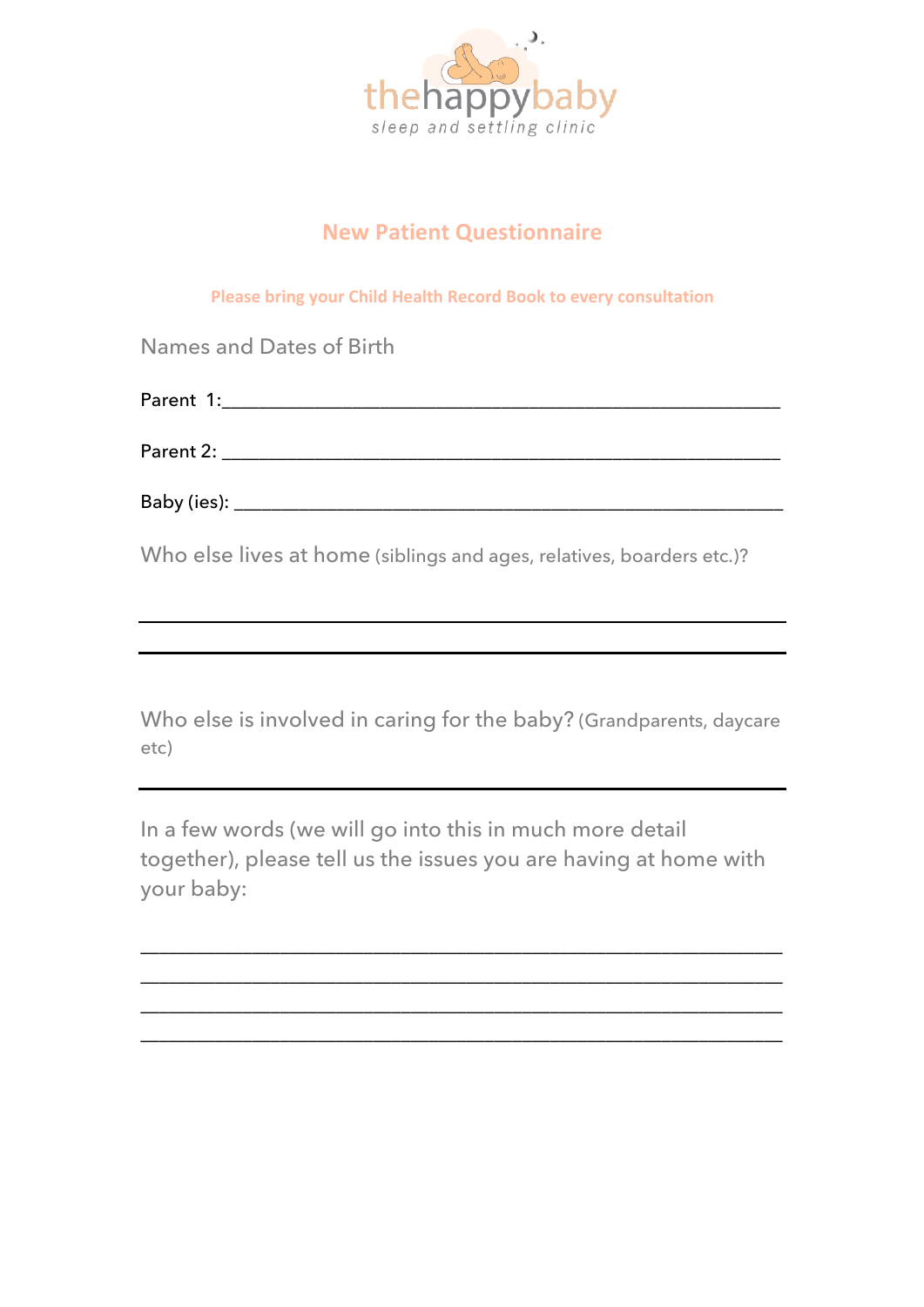## Pregnancy -

Please describe any medical issues or complications

## Birth -

- O Vaginal
- O +Vacuum or forceps
- O Caesarian
- O Surrogate
- O Adopted
- O Fostered

Baby's gestation at birth: \_\_\_\_\_\_ weeks

Were there any complications while in hospital?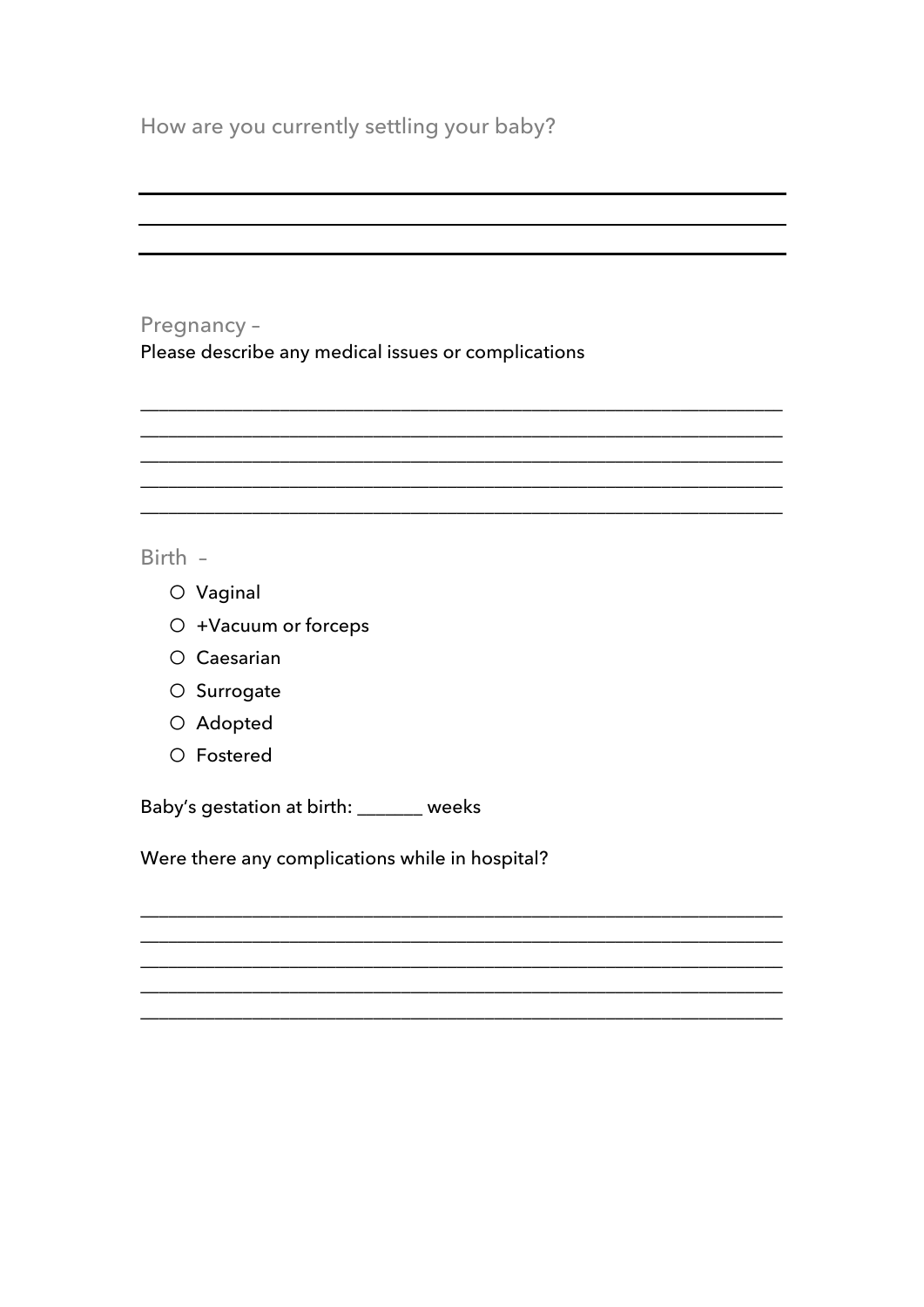Feeding -

- o Breast
- o Formula
- o Both

Which formula is being used? \_\_\_\_\_\_\_\_\_\_\_\_\_\_\_\_\_\_\_\_\_\_\_\_\_\_\_\_\_\_\_\_\_\_\_\_\_\_\_\_\_

Do you have a lactation consultant?

o Yes

o No

Past Medical History

| Mother | Baby |
|--------|------|
|        |      |
|        |      |
|        |      |
|        |      |
|        |      |
|        |      |
|        |      |

## Current Medications

| Mother | Baby |
|--------|------|
|        |      |
|        |      |
|        |      |
|        |      |

Allergies

| Mother | Baby |
|--------|------|
|        |      |
|        |      |
|        |      |
|        |      |